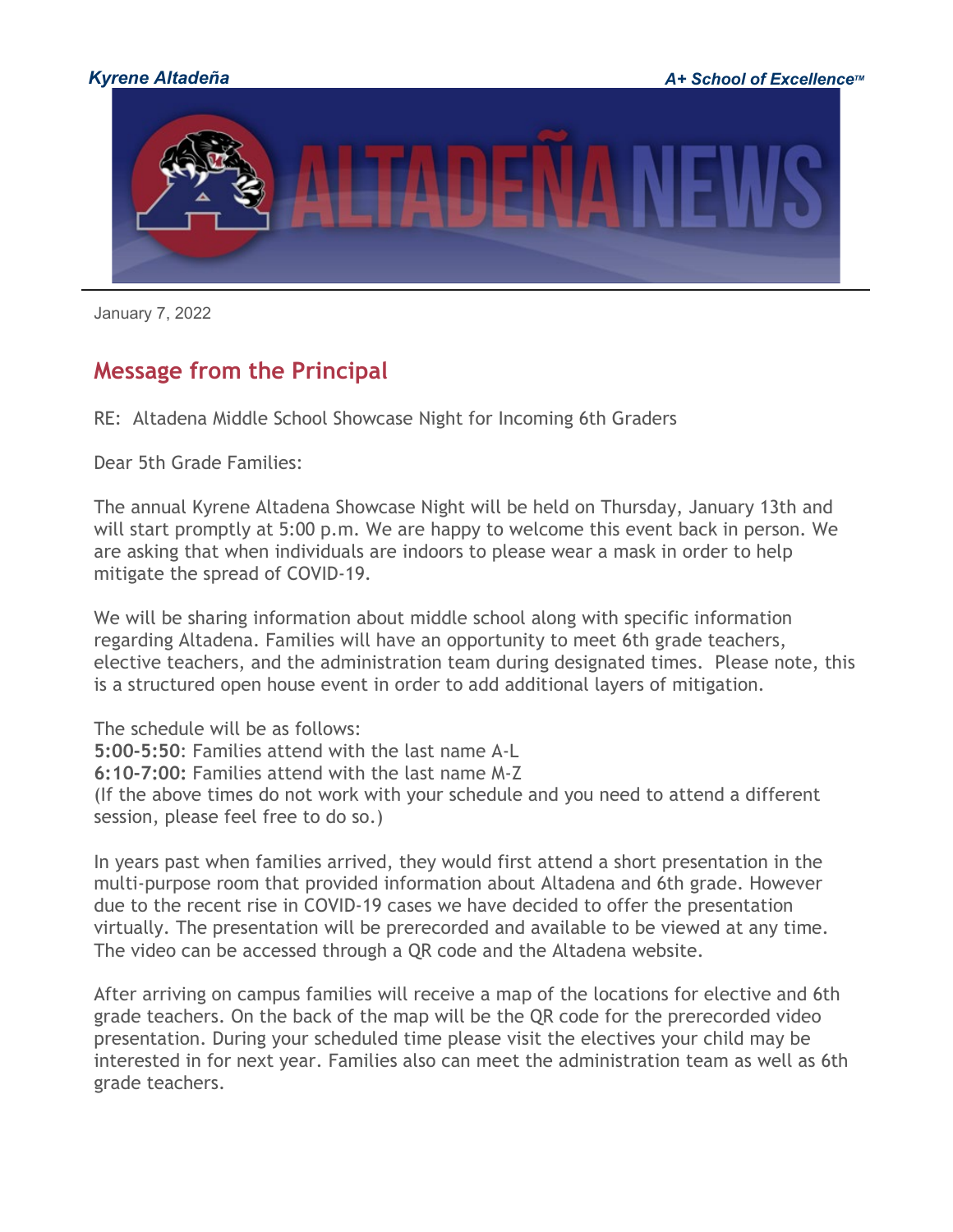We are excited to welcome our newest Panthers on campus. If you cannot attend, you can always schedule a school tour by calling 480-541-6000. Finally, Monte Vista, Cerritos, and Sierra students will also have the opportunity to attend our Rally Day in the spring (during the school day—details to follow).

Respectfully, Erica Modzelewski, Principal

Sth Grade<br>Personal Ads

Parents,

Buy your child an ad space in Everyone's yearbook! Here's your chance to say "I Love You" and "Congratulations" for finishing Middle School. You choose the message and the pictures. The yearbook staff will design an ad that shows off your child's personality.

Hurry! Limited Space is Available! ongratulations Dear Katie, We are so proud to call you our daughter. Good Luck in high school! Love, Mom S. Dad

To order an ad or yearbook, go Walsworth.com Ads are \$20.00 for 1/8 page or \$40.00 for a 1/4 page.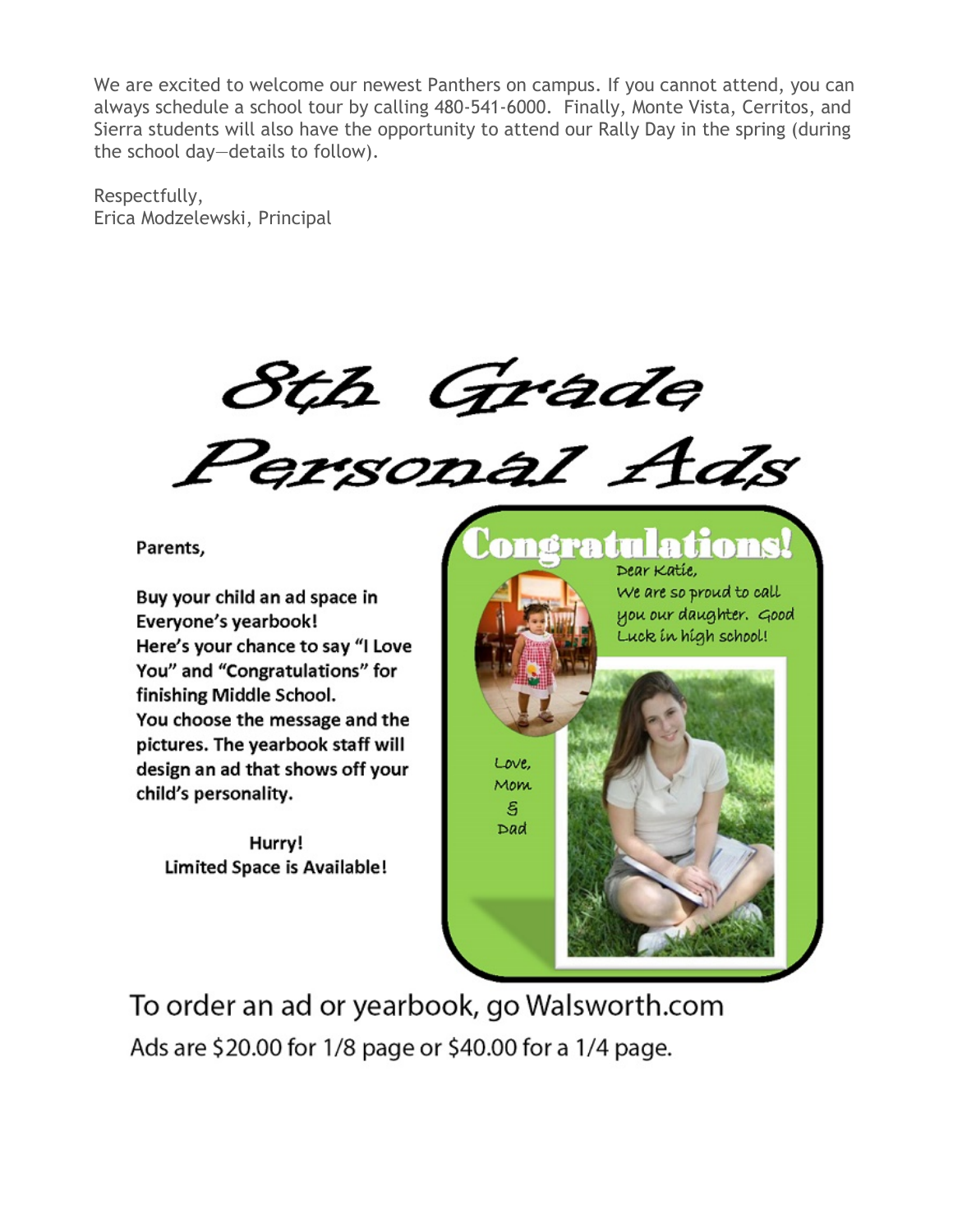

## Winter Sports Update:

Girls Varsity Soccer beat Centennial on Wednesday, 11-0. Girls JV Soccer won against Aprende, 5-1. Girls Varsity Softball beat Pueblo, 5-1. Girls JV Softball had a bye this week. Panther Wrestling Team lost to KMS, 31-63. Boys Varsity Basketball beat Centennial, 51-28.

## **Spring Sports Ahead**

Spring Sports Registration is now open! You can access try-out and online registration information from your computer, tablet, or mobile device. To register for a sport please visit [https://az](http://track.spe.schoolmessenger.com/f/a/zcJCS9QEdW4ZOQ4an1MYNg%7E%7E/AAAAAQA%7E/RgRjugNTP0QqaHR0cHM6Ly9hei1reXJlbmUuaW50b3VjaHJlY2VpcHRpbmcuY29tL8KgVwdzY2hvb2xtQgph1dPP2GHXuxkVUhBzcmF0aEBreXJlbmUub3JnWAQAAAAB)[kyrene.intouchreceipting.com/](http://track.spe.schoolmessenger.com/f/a/zcJCS9QEdW4ZOQ4an1MYNg%7E%7E/AAAAAQA%7E/RgRjugNTP0QqaHR0cHM6Ly9hei1reXJlbmUuaW50b3VjaHJlY2VpcHRpbmcuY29tL8KgVwdzY2hvb2xtQgph1dPP2GHXuxkVUhBzcmF0aEBreXJlbmUub3JnWAQAAAAB)

Track and Field registration deadline: March 1, 2022 Boys Baseball registration deadline: February 10, 2022 Girls Basketball registration deadline: February 10, 2022 Please contact Ms. Saccoman, Athletic Secretary for additional details.

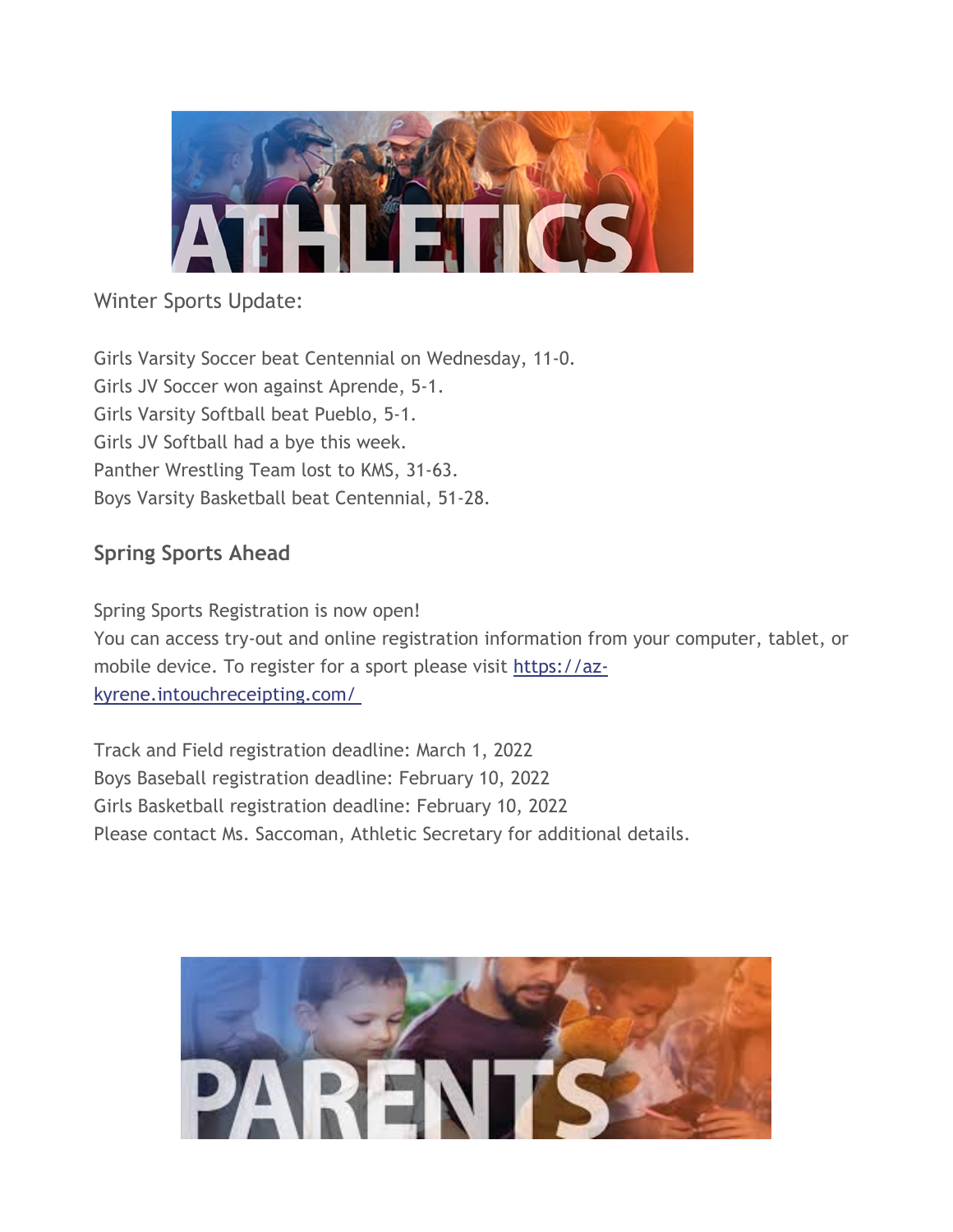**Gifted Child Assessment Notice.** All public school districts have an ongoing "Child Find" obligation. This means that the Kyrene School District will identify, locate and evaluate all children within their geographic boundaries who are in need of special education and related services. Kyrene makes gifted testing available for students at school sites three times per year by application. Applications are due for the next round of testing for 2021- 22 on January 17, 2022. If you think your child may be gifted, please visit the website a[t](http://track.spe.schoolmessenger.com/f/a/XVbsOAvJDNMXjcg-B2RETA%7E%7E/AAAAAQA%7E/RgRjugNTP0QcaHR0cDovL3d3dy5reXJlbmUub3JnL2dpZnRlZFcHc2Nob29sbUIKYdXTz9hh17sZFVIQc3JhdGhAa3lyZW5lLm9yZ1gEAAAAAQ%7E%7E) [www.kyrene.org/gifted](http://track.spe.schoolmessenger.com/f/a/XVbsOAvJDNMXjcg-B2RETA%7E%7E/AAAAAQA%7E/RgRjugNTP0QcaHR0cDovL3d3dy5reXJlbmUub3JnL2dpZnRlZFcHc2Nob29sbUIKYdXTz9hh17sZFVIQc3JhdGhAa3lyZW5lLm9yZ1gEAAAAAQ%7E%7E) for information about gifted education, services, and testing in Kyrene.

**Free COVID Vaccination event** this Saturday, January 8th, at Kyrene de las Manitas Elementary School. The event runs from 10:00am-3:00pm. This is a great opportunity to have your students' ages 5+ get their vaccine. Kyrene de las Manitas is located at 120-1 W. Courtney Lane, Tempe, AZ 85284.

Please register online for this event at [kyrene.org/vaccineevent](http://track.spe.schoolmessenger.com/f/a/IQqdjmc20m7Jy6YAUwZaBQ%7E%7E/AAAAAQA%7E/RgRjugNTP0QjaHR0cHM6Ly93d3cua3lyZW5lLm9yZy92YWNjaW5lZXZlbnRXB3NjaG9vbG1CCmHV08_YYde7GRVSEHNyYXRoQGt5cmVuZS5vcmdYBAAAAAE%7E) in order to make an appointment. Please print your confirmation and bring it with you to ensure you won't have to fill out a new form at the event site.

Pfizer is approved for age 5+ Moderna is approved for ages 18+ Boosters are approved for ages 18+ Minors must be accompanied by a parent/legal guardian. If you are getting a booster or second vaccine, please bring your vaccination card.



**Message from PTSO:**